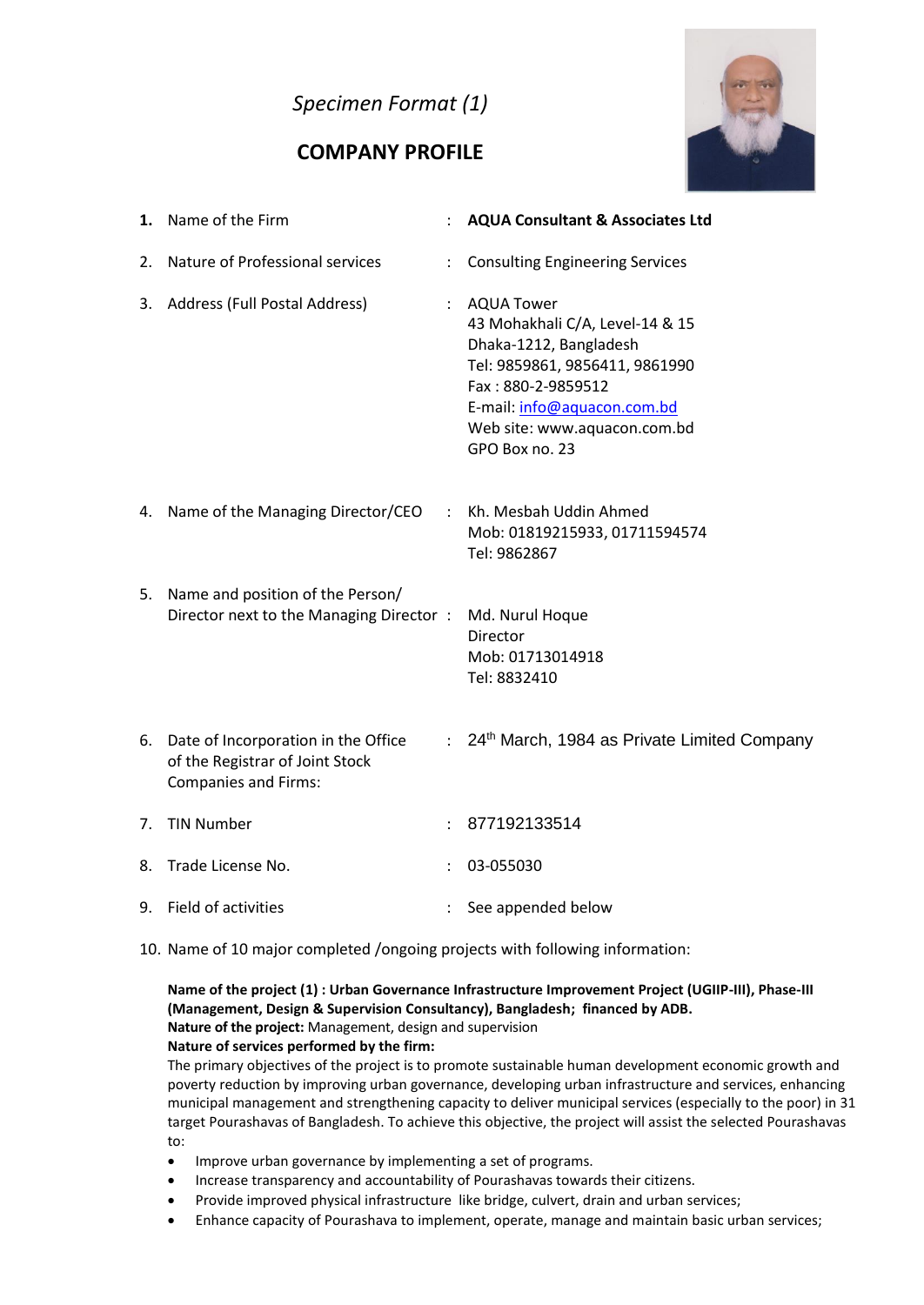- Provide capacity building support to the elected representatives, citizens representatives and officials regarding governance improvement and infrastructures developments.
- Make contribution towards future sustainability of governance improvement and infrastructure development activities.

**Duration and date of completion:** Apr 2015 - Oct 2018 **Name of the Employer:** Local Government Engineering Department (LGED) **Value of the assignment:** USD 6.23 million

#### **Name of the project (2) :Municipal Governance Services Project (Management & Supervision Consultancy), Bangladesh, financed by WB.**

**Nature of the project:** Management & Supervision Consultancy **Nature of services performed by the firm:**

The objectives of the project are to improve municipal governance, basic urban infrastructure services and reduce urban poverty in selected 4 (Four) City Corporations and 22 (Twenty-two) Municipalities located along the major growth corridors radiating out from 4 cities. The objectives will be achieved through an integrated approach including integrated municipal planning, social inclusiveness, and financial accountability and sustainability.

The project will provide performance based infrastructure improvement grants and pilot O&M grants to 26 ULBs, comprising 4 city corporation and 22 municipalities located along the major growth corridors radiating out from 4 cities.

The corridors are:

- Chittagong corridor (N1)
- Sylhet corridor (N2)
- Mymensingh corridors (N3) &
- Dhaka-Bogra-Rangpur corridors (N 4 & N5).

The consultant will assist and support LGED and the participating ULBs to manage and implement component 1 of the project in an efficient, cost effective and timely manager to meet the project objectives. **Duration and date of completion:** Dec 2015 – May 2019

**Name of the Employer:** Local Government Engineering Department (LGED) **Value of the assignment:** USD 4.63 million

**Name of the project (3) : Detailed Design Service (DDS) under Project Design Advance (PDA) Project for Coastal Towns Infrastructure Improvement Project (CTIIP), Bangladesh, financed by ADB. Nature of the project:** Detailed Design Service

#### **Nature of services performed by the firm:**

- Feasibility studies, including preliminary engineering design, cost estimates of subprojects.
- Conducting physical surveys.
- Identification and prioritizing the subprojects.
- Conducting technical assessments of subprojects.
- Detailed engineering designs, including specifications, drawings, and detailed cost estimates.
- Preparation of bidding documents.
- Financial, social and environmental safeguards analysis based on detailed designs and preparation of necessary safeguard documentation.
- Development project proposal (DPP) preparation for investment project and assisting in approval process.

#### **Duration and date of completion:** Mar 2014 – Mar 2019

**Name of the Employer:** Local Government Engineering Department (LGED) **Value of the assignment:** USD 3.96 million

#### **Name of the project (4) : City Region Economic Development Investment Program (CRECDIP), Preparation, Design and Supervision (PDS) Consultancy Services, Bangladesh, financed by ADB.**

**Nature of the project:** Preparation, Design and Supervision (PDS) Consultancy Services **Nature of services performed by the firm:**

- To conduct physical surveys;
- To undertake feasibility studies, including preliminary engineering design and cost estimates of subprojects like urban road, bridge, culvert, drainage, water supply, sanitation and solid waste management, as well as logistic centers.;
- To conduct detailed feasibility studies to be financed under Tranche 1 of the Investment Program (including technical, economic and financial, legal, social and environmental aspects), structure investments for public and private sector financing, prepare MFF frameworks (safeguards and otherwise).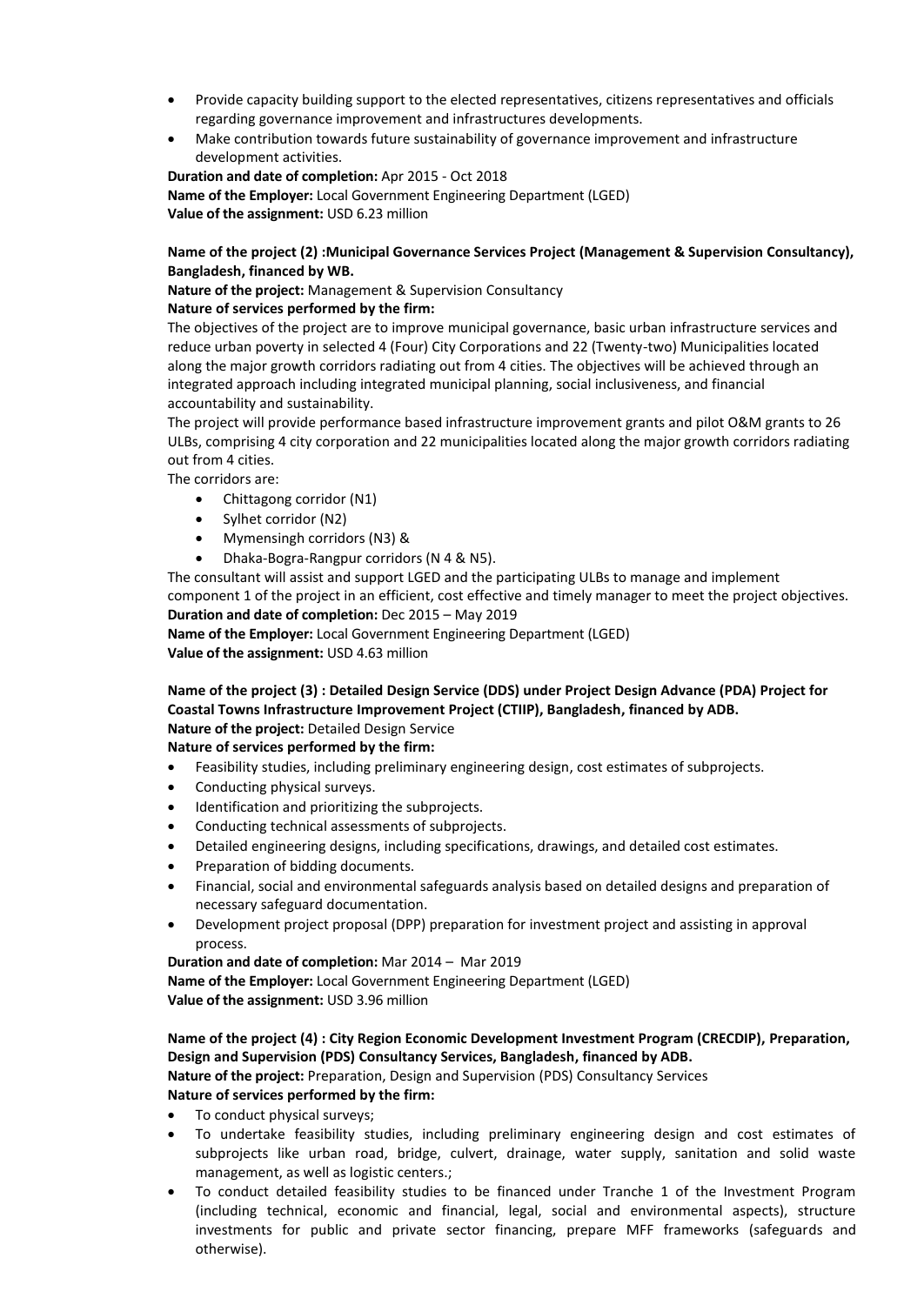- To identify and prioritize subprojects;
- To conduct technical assessments of subprojects;
- To undertake detailed engineering designs, including specifications, drawings, and detailed cost estimates;
- To prepare of bidding documents; and
- To undertake social and environmental safeguards analysis based on detailed designs and preparation of necessary safeguard documentation for the ensuing project.
- To prepare Development Project Proposal (DPP) and assisting in approval process.

**Duration and date of completion:** Jul 2017 – Sept 2020

**Name of the Employer:** Local Government Engineering Department (LGED)

**Value of the assignment:** USD 4.37 million

**Name of the project (5) : Consultancy Services for Contract Management, Reviewing of the Design and Construction Supervision ensuring the qualitative, quantitative and effective works of Padma (Jashaldia) Water Treatment Plant (Phase-I) Project (450 MLD WTP), Bangladesh, financed by GOB. Nature of the project:** Contract Management, Reviewing of the Design and Construction Supervision **Nature of services performed by the firm:**

- Review the feasibility report and provide feedback on the comprehensiveness of that report to achieve the optimum techno-economic benefit.
- Assisting in selection of Treatment process.
- Review the design prepared and submitted by the contractor.
- Full construction supervision of the project and contract management activities.
- Ensure an adequate return on the DWASA by acting as a technical and project adviser and providing management support of PIU
- Act as the DWASA's representative in all dealings with the contractor.
- Ensure that all activities of all parties' related to the project are carried out in compliance with guidelines applicable for the project.
- Review modules of training to be conducted by the contractor for the DWASA personnel and provide suggestion to modify the same if necessary.
- Ensuring that technology transfer is done properly to the Dhaka WASA personnel involved in the project.
- Ensure that DWASA personnel are adequately trained by the contractor so that the plant can be operated and maintained by DWASA independently.
- Day to day management of the activities related to the project.
- Recommendation for procurement related to the project as per prevailing provisions of the law of the country.
- Checking of all the papers submitted by the contractor seeking import permit of the goods, security clearance of the contractor personnel, work permit from the respective agencies in compliance with the law of the country.

**Duration and date of completion:** Dec 2014 – Dec 2018 **Name of the Employer:** Dhaka Water Supply & Sewerage Authority (DWASA) **Value of the assignment:** USD 2.10 million

### **Name of the project (6) : Karnaphuli Water Supply Project Phase II (Design Construction Supervision and related services), Bangladesh, financed by JICA:**

**Nature of the project:** Design and Construction Supervision

**Nature of services performed by the firm:**

- Detailed design, tender assistance and construction supervision of:
- Water intake facility of 15000m3/per day pumping capacity
- WTP capacity of 14300m3/ per day
- Additional reservoir having capacity of 24800m3 including installation of pumps and electrical equipment
- 2400m3 elevated tank
- 3.6km Conveyance pipe line (1200mm dia) from water intake facility to WTP
- 34.4 (approx) Transmission pipeline (1100mm dia) from WTP to reservoir and further to elevated tank
- 20km of primary distribution mains from reservoir to elevated tank including the installation of water distribution control system.
- 475km (approx) of distribution pipe line (100-1000mm dia) including installation of meters at the individual service connection points.
- 20km optical fiber line.
- Facilitation of implementation of environmental management plan and environmental monitoring plan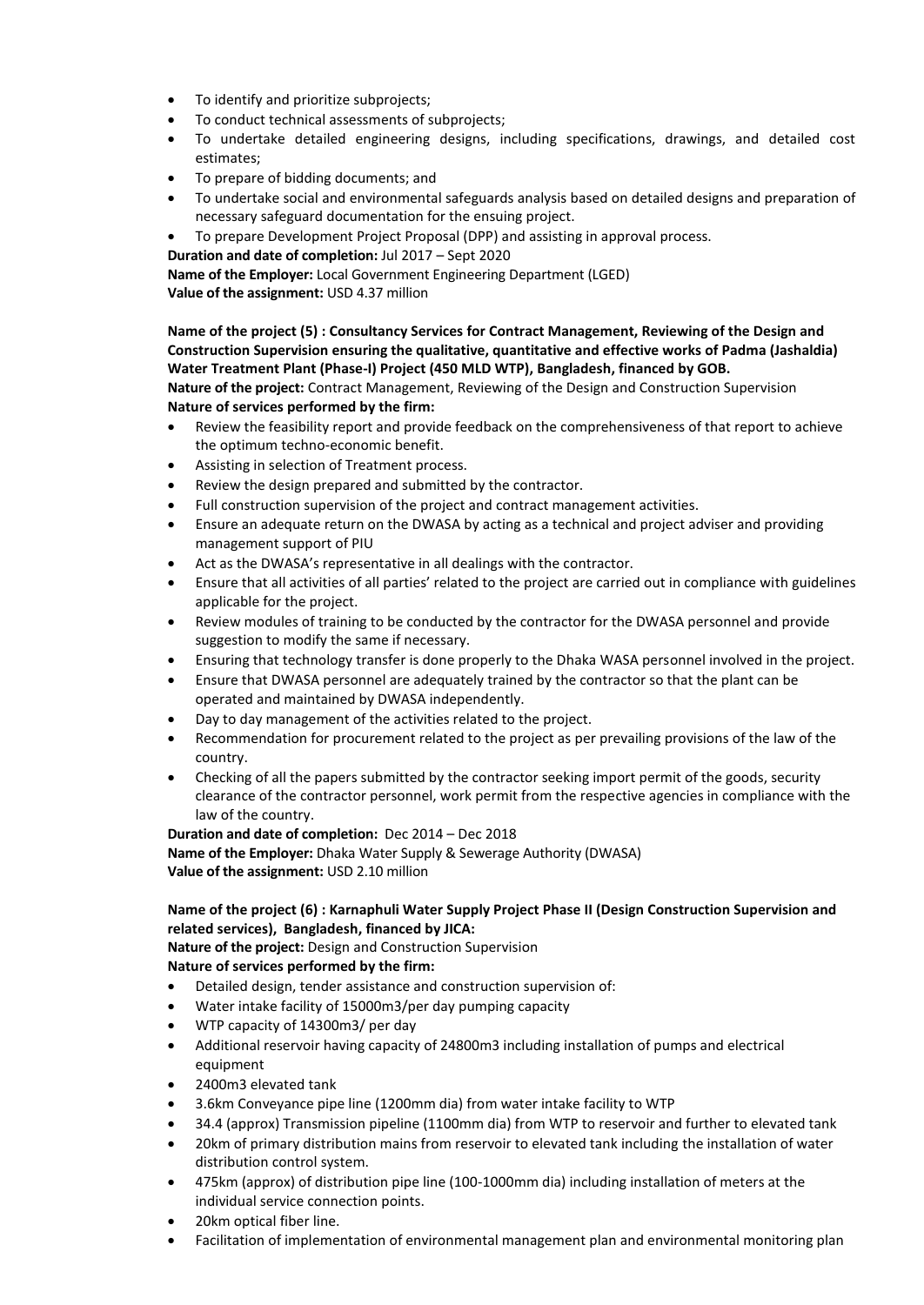- Capacity development of CWASA.
- Guidance for public awareness campaign. **Duration and date of completion:** Dec 2013- Dec 2021 **Name of the Employer:** Chittagong Water Supply & Sewerage Authority (CWASA)

**Value of the assignment:** USD 25 Million

#### **Name of the project (7) : Water Network Analysis and Optimization of Ctg. City Water Supply System-Study, Design and Construction Supervision, Bangladesh, financed by WB. Nature of the project:** Study, Design and Construction Supervision

#### **Nature of services performed by the firm:**

- The objective of the project is to increase the sustainable access to safe water and as well as support the establishment of a longer time water supply under CWASA area by performing the following tasks:
- Construction of new transmission mains (approx. 50 km).
- Creation of sub-zones, rehabilitation of mains, secondary and tertiary networks.
- Replacement of service connections and meters to replace leaking / illegal connections and improve cost recovery.
- Installation of flow control valves, bulk meters and other control devices to control and monitor the flow of water.
- Active leakage control to reduce leaks and maintain a reduce NRW level.
- Capacity building of CWASA staff in O&M and particularly in active leakage control.
- Develop a Monitoring System of network performance.
- **Duration and date of completion:** Dec 2013- Mar 2020

**Name of the Employer:** Chittagong Water Supply & Sewerage Authority (CWASA) **Value of the assignment:** USD 6.50 Million

### **Name of the project (8) : Management, Design and Supervision Consultancy for City Region Development Project, Bangladesh, financed by ADB.**

**Nature of the project:** Management, Design and Supervision

### **Nature of services performed by the firm:**

- Identification of potential subprojects following subproject selection criteria, detailed design including review of preliminary design done by the PPTA consultant (for subprojects identified by PPTA team) and for the components identified by the CDIA study for the KfW subproject; environmental, socioeconomic, geographic, hydrological, geotechnical, geodetic and other engineering surveys at sites; preparation of the technical specifications for the procurement of goods and works contracts;
- Preparation of the pre-qualification documents, bid documents, criteria for assessment of prequalification submissions, and tender documents for all bidding packages of the project in compliance with ADB's Procurement guidelines and relevant rules of the government;
- Extensive supervision and monitoring of subproject implementation including: construction supervision, monitoring of subproject progress and budget control.
- Establishment of a project performance monitoring system in line with the targets, indicators, assumptions, and risks described in the Design Monitoring Framework and KfW LogFrame of the project.

**Duration and date of completion:** Aug 2012- Dec 2016 **Name of the Employer:** Local Government Engineering Department (LGED) **Value of the assignment: US\$ 7.68 million** 

## **Name of the project (9) : Municipal Governance Services Project (Management & Supervision Consultancy), Bangladesh, financed by WB.**

**Nature of the project:** Management & Supervision Consultancy **Nature of services performed by the firm:**

- To ensure effective and efficient implementation of the subprojects (urban road, urban drain, small bridges, culverts, super market, community center etc.) by assisting the BMDF and ULBs (throughout Bangladesh); and
- To promote & transfer technical assistance to ULBs and BMDF
- The services will cover a variety of project implementation activities including reviewing detailed designs, specifications, bills of quantities and bid documents for the subprojects approved under BMDF funding support, conforming to procedures and requirements of BMDF and the World Bank, evaluation of tenders, supervising physical works, certification on completion of works and recommendation for payments of bills to contractors.

**Duration and date of completion**: Jul 2014- Jul 2017 **Name of the Employer:** Bangladesh Municipal Development Fund (BMDF) **Value of the assignment:** USD 1.366 million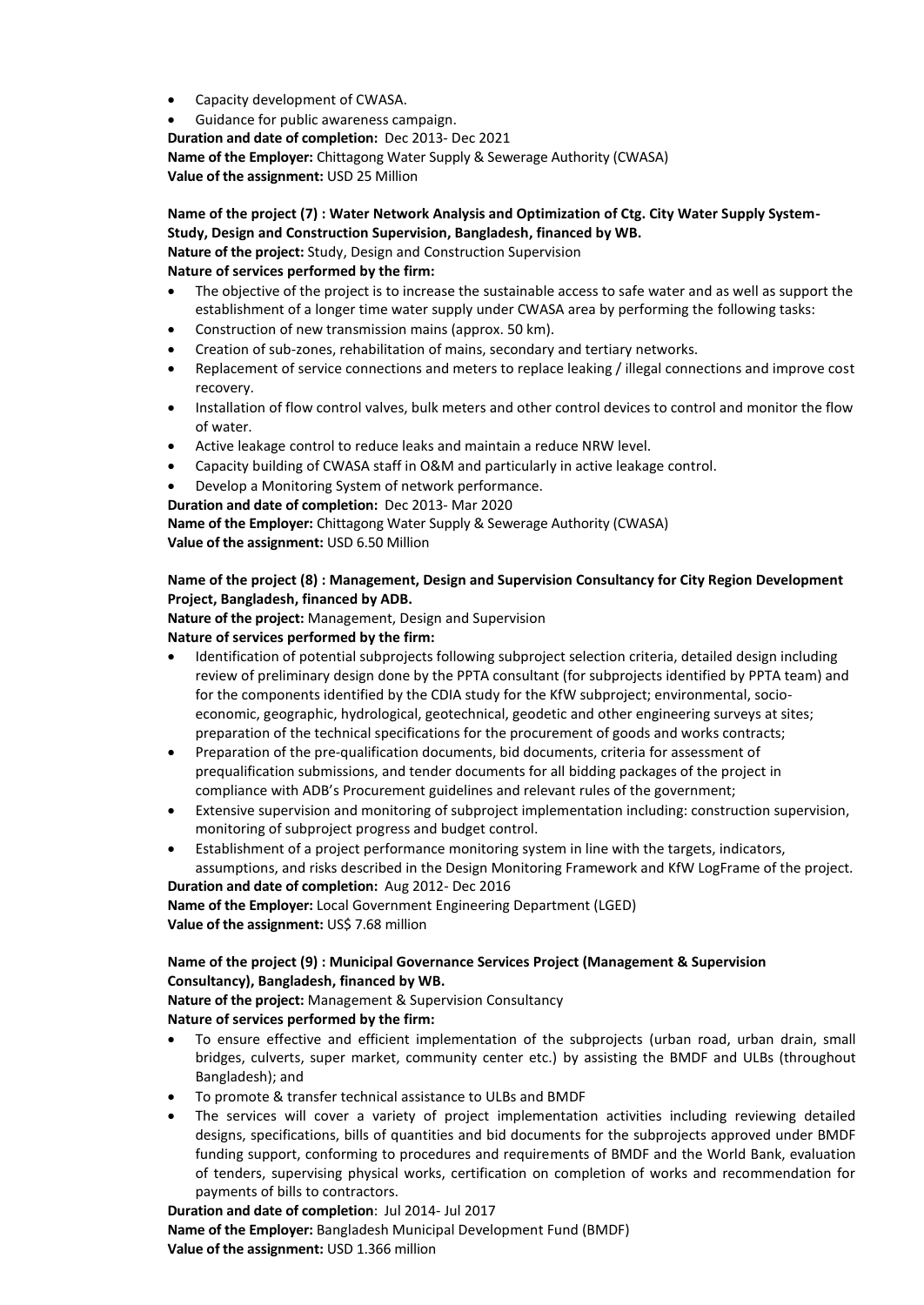**Name of the project (10) : Urban Governance and Infrastructure Improvement Project (UGIIP), Bangladesh, financed by ADB:**

**Nature of the project:** Management, Design & Supervision Consultancy **Nature of services performed by the firm:**

Project implementation consultancy services are to assist the LGED in project management, planning, design, tendering, supervision, monitoring and evaluation of infrastructure improvement works and related service improvements in the Bhairab, Chapai Nowabgonj, Feni, Gazipur, Gopalpur, Habiganj, Ishwardi, Joypurhat, Kushita, Lalmonirhat, Laksimipur, Lakhsam, Manikganj, Meherpur, Moulvibazar, Narayanganj, Narsingdi, Netrakona, Nawapara, Panchagarh, Pabna, Rajbari, Rangamati, Savar, Shahjadpur, Shariatpur, Sherpur, Singra & Tongi Pourashavas (22 Pourashavas in Phase-I, 34 Pourashavas in Phase-2 and upto 30 Pourashavas in Phase-3). Infrastructure development and rehabilitation shall include in Phase-I.

- Construction of road 150 km
- Construction of drains 78 km
- Installation of 3 production tubewell
- Construction of one water treatment plant
- Construction of one overhead water tank
- Installation of 10 km water supply pipeline
- Preparation of topographic surveys and Pourashava mapping for 30 Pourashavas
- **Duration and date of completion:** Jan 2004 Dec 2010

**Name of the Employer:** Local Government Engineering Department (LGED) **Value of the assignment:** USD 4.30 million & Euro 0.79 million;